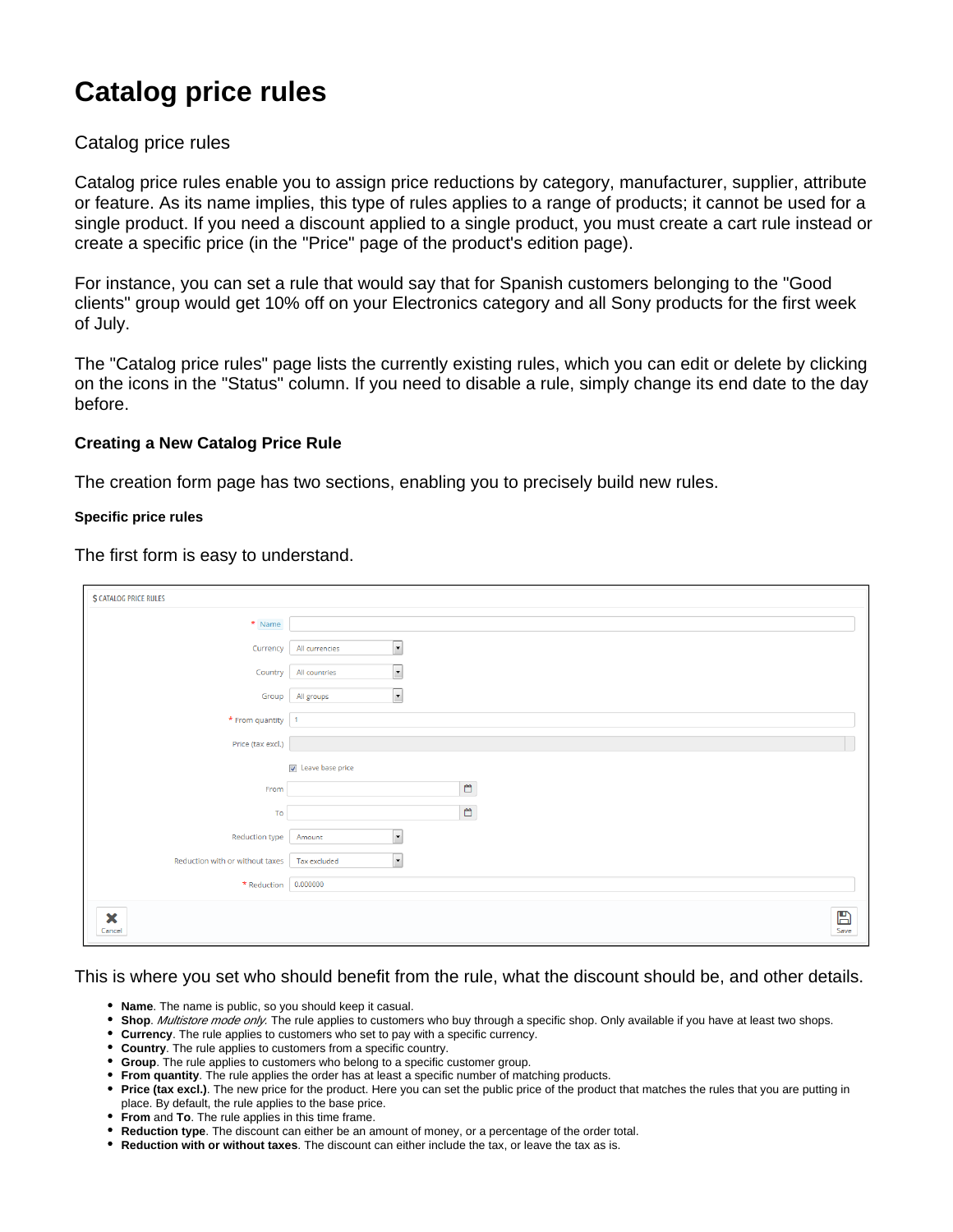**Reduction**. The value of the reduction. Depending on the "Reduction type" above, putting "10.0" in the field can either mean "\$10 off" (depending on the default currency) or "10% off".

You can of course combine all of these rules.

### **Conditions**

The "Conditions" section is where you set the products to which the category price rule applies. You only appears if you click on the "Add a new condition group" button.

| <b>ECONDITION GROUP 1</b>                   |                                                 |         |                      |                        |  |  |  |  |
|---------------------------------------------|-------------------------------------------------|---------|----------------------|------------------------|--|--|--|--|
| Value<br>Type                               |                                                 |         |                      |                        |  |  |  |  |
| Color: Grey<br>Attribute                    |                                                 |         | <b>X</b> Delete      |                        |  |  |  |  |
| <b>AND</b>                                  |                                                 |         |                      |                        |  |  |  |  |
| Manufacturer<br><b>Fashion Manufacturer</b> |                                                 |         | <b>X</b> Delete      |                        |  |  |  |  |
|                                             |                                                 |         |                      |                        |  |  |  |  |
|                                             | OR                                              |         |                      |                        |  |  |  |  |
| <b>ECONDITION GROUP 2</b>                   |                                                 |         |                      |                        |  |  |  |  |
| Value<br>Type                               |                                                 |         |                      |                        |  |  |  |  |
| Shoes Size: 35<br>Attribute                 |                                                 |         | <b>X</b> Delete      |                        |  |  |  |  |
| <b>AND</b>                                  |                                                 |         |                      |                        |  |  |  |  |
| Height: 2.75 in<br>Feature                  |                                                 |         | <b>X</b> Delete      |                        |  |  |  |  |
|                                             | <b>AND</b>                                      |         |                      |                        |  |  |  |  |
| <b>Fashion Manufacturer</b><br>Manufacturer |                                                 |         | <b>X</b> Delete      |                        |  |  |  |  |
|                                             |                                                 |         |                      |                        |  |  |  |  |
| <b>O</b> Add a new condition group          |                                                 |         |                      |                        |  |  |  |  |
| $\equiv$ CONDITIONS                         |                                                 |         |                      |                        |  |  |  |  |
| Category                                    | (4) Tops                                        |         | $\blacktriangledown$ | <b>O</b> Add condition |  |  |  |  |
| Manufacturer                                | <b>Fashion Manufacturer</b>                     |         | $\blacktriangledown$ | <b>O</b> Add condition |  |  |  |  |
| Supplier                                    | $\blacktriangledown$<br><b>Fashion Supplier</b> |         |                      | <b>O</b> Add condition |  |  |  |  |
| Attributes                                  | $\blacktriangledown$<br><b>Shoes Size</b>       | 35      | $\blacktriangledown$ | <b>O</b> Add condition |  |  |  |  |
| Features                                    | $\blacktriangledown$<br>Height                  | 2.75 in | $\blacktriangledown$ | <b>O</b> Add condition |  |  |  |  |
|                                             |                                                 |         |                      |                        |  |  |  |  |

Conditions are built around condition groups, meaning that your data from the "Specific price rule" section above can be applied to many different ranges of products.

Conditions are grouped in an inclusive manner: all conditions of the group have to apply for the catalog price to apply. Hence the "AND".

Meanwhile, condition groups are exclusive: only one group has to apply for the catalog price to apply. Hence the "OR".

The default condition group is empty. You can add conditions to it using the drop-down menus in the lower part of the section:

- Choose a category or any other type of selection, and then click on the "Add condition" button.
- The condition will appear in the condition group. You can put many conditions in a condition group.
- Once a group is completed and you want to create a new condition group, click on the "Add new condition group". A new group will then appear, which you can fill in the same way.